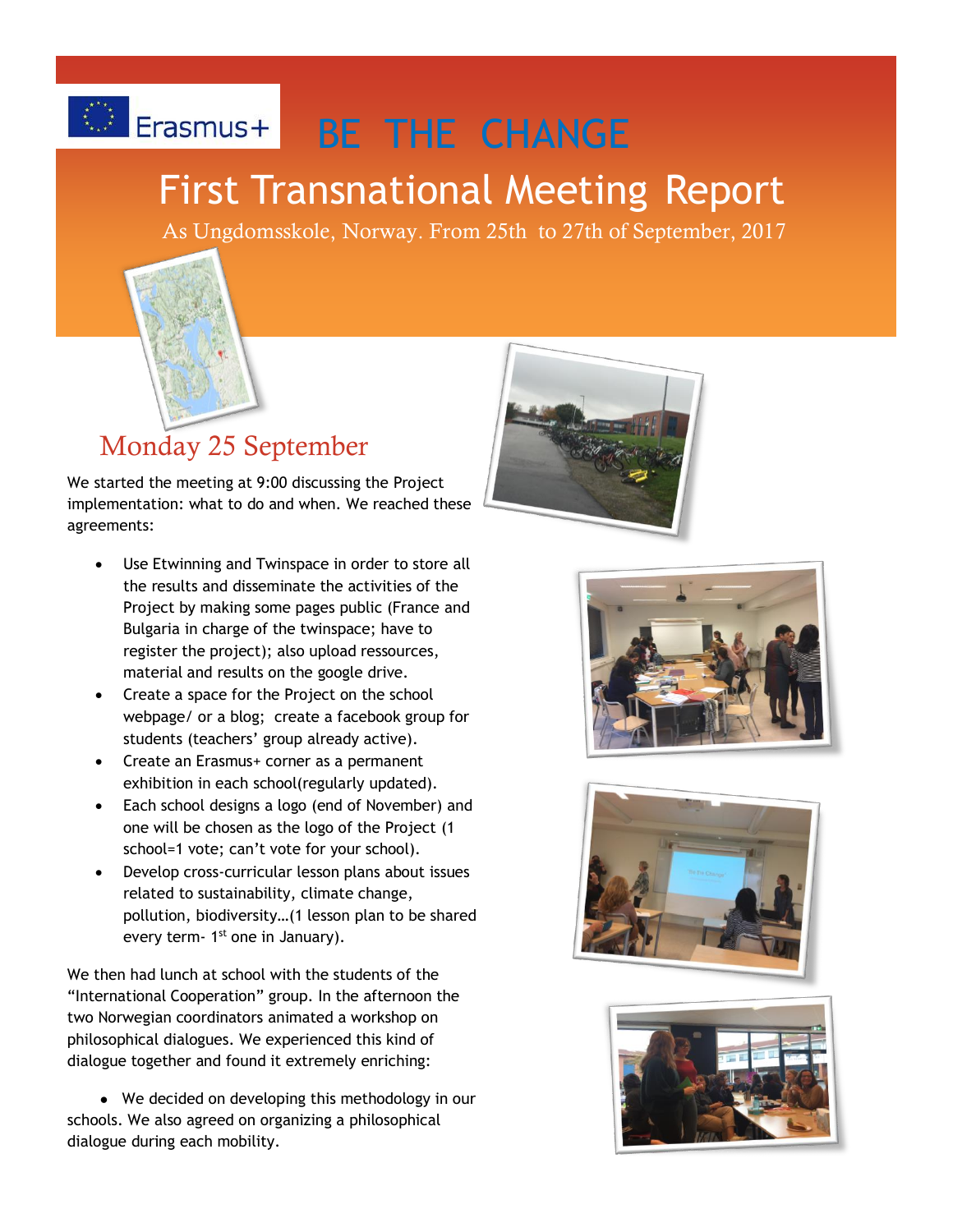### Tuesday 26 September

- We had a walk-in-the-woods appreciating nature guided by two teachers from As Ungdomsskole. We had the opportunity to appreciate the richness of nature in Norway and how the Wood is used as a pedagogical resource for students.
- We visited the ecological school farm and saw how the activities of the farm are integrated in the education of some students.
- We also visited the University of Life Science specialised in sustainability and food. We were shown examples of Phenomenon based teaching, considering students as researchers.
- We attended an inspirational lecture about sustainability offered by Astrid Sinnes, associate professor from the University of Life Science, NMBU.
- We had dinner with colleagues at As Ungdomsskole.